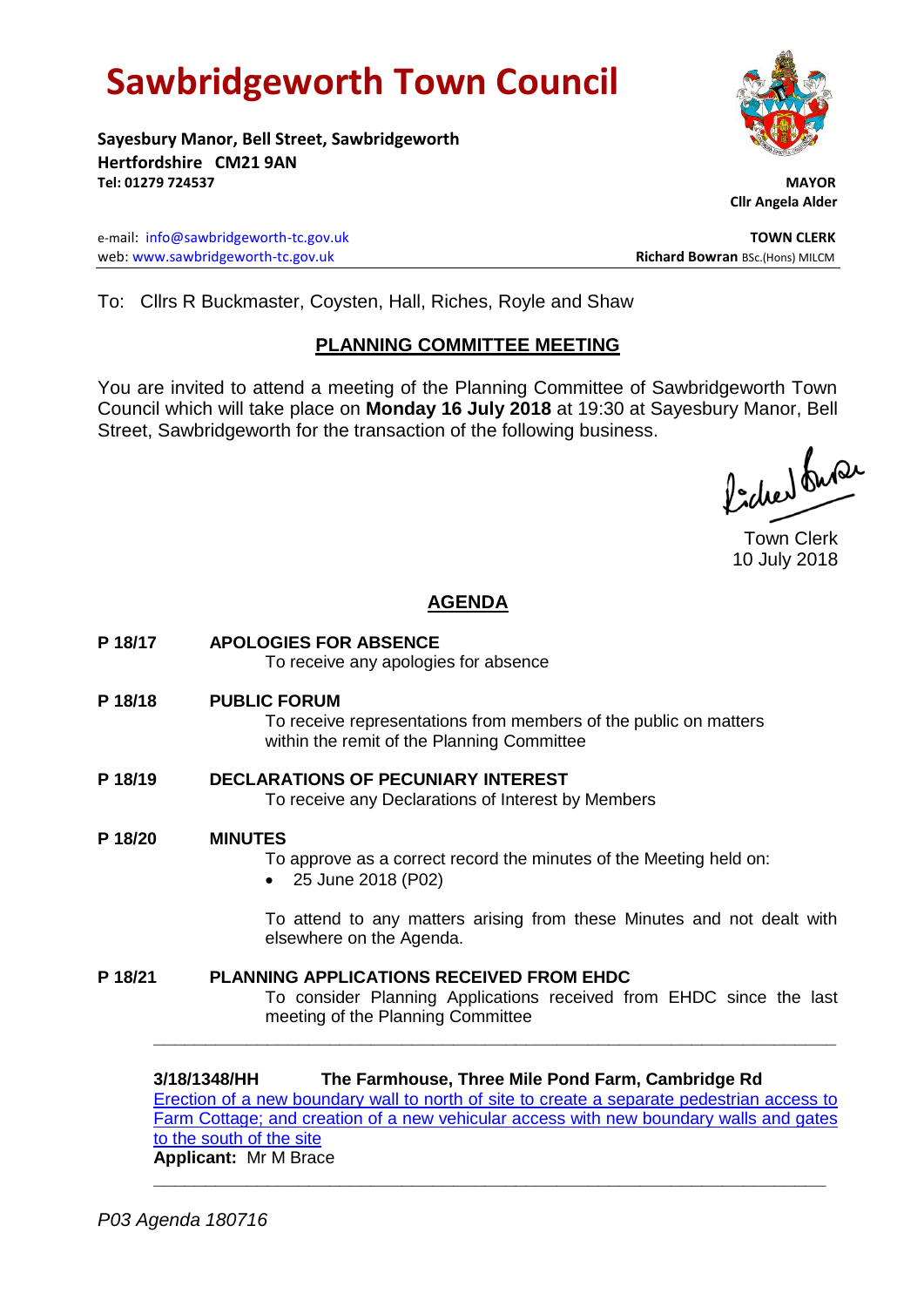#### **3/18/1400/HH 23 Elmwood, CM21 9NN** [Single storey rear extension](https://publicaccess.eastherts.gov.uk/online-applications/applicationDetails.do?activeTab=documents&keyVal=PAIMM8GLMFG00) **Applicant:** Mr L Gardner

#### **3/18/1415/HH 10 Stoneleigh, CM21 0BT**

[Removal of conservatory. Proposed part two storey/part single side extension](https://publicaccess.eastherts.gov.uk/online-applications/applicationDetails.do?activeTab=documents&keyVal=PAKSFEGLMGG00) **Applicant:** Mr & Mrs Kozan Ali

**\_\_\_\_\_\_\_\_\_\_\_\_\_\_\_\_\_\_\_\_\_\_\_\_\_\_\_\_\_\_\_\_\_\_\_\_\_\_\_\_\_\_\_\_\_\_\_\_\_\_\_\_\_\_\_\_\_\_\_\_\_\_\_\_\_\_**

**\_\_\_\_\_\_\_\_\_\_\_\_\_\_\_\_\_\_\_\_\_\_\_\_\_\_\_\_\_\_\_\_\_\_\_\_\_\_\_\_\_\_\_\_\_\_\_\_\_\_\_\_\_\_\_\_\_\_\_\_\_\_\_\_\_**

**\_\_\_\_\_\_\_\_\_\_\_\_\_\_\_\_\_\_\_\_\_\_\_\_\_\_\_\_\_\_\_\_\_\_\_\_\_\_\_\_\_\_\_\_\_\_\_\_\_\_\_\_\_\_\_\_\_\_\_\_\_\_\_\_\_**

**\_\_\_\_\_\_\_\_\_\_\_\_\_\_\_\_\_\_\_\_\_\_\_\_\_\_\_\_\_\_\_\_\_\_\_\_\_\_\_\_\_\_\_\_\_\_\_\_\_\_\_\_\_\_\_\_\_\_\_\_\_\_\_\_\_**

## **3/18/1428/HH 10 Brook Road, CM21 9HA**

[Single storey rear extension and associated internal alterations](https://publicaccess.eastherts.gov.uk/online-applications/applicationDetails.do?activeTab=documents&keyVal=PAMN2HGLMH400) **Applicant:** Mr Simon Taylor

#### **3/18/1516/PNHH 11 East Drive, CM21**

[Single storey rear extension. Depth 8 metres, maximum height 3 metres, eaves height 3](https://publicaccess.eastherts.gov.uk/online-applications/applicationDetails.do?activeTab=documents&keyVal=PB8G11GL04O00)  [metres](https://publicaccess.eastherts.gov.uk/online-applications/applicationDetails.do?activeTab=documents&keyVal=PB8G11GL04O00) **Applicant:** Mr Robert Montague

**\_\_\_\_\_\_\_\_\_\_\_\_\_\_\_\_\_\_\_\_\_\_\_\_\_\_\_\_\_\_\_\_\_\_\_\_\_\_\_\_\_\_\_\_\_\_\_\_\_\_\_\_\_\_\_\_\_\_\_\_\_\_\_\_\_**

## **P 18/22 LATE PLANNING APPLICATIONS**

To deal with Planning Applications received from EHDC following the Publication of this Agenda and received before 13 July 2018

#### **P 18/23 PLANNING DECISIONS MADE BY EHDC**

To receive Planning Decisions from EHDC

#### **3/18/0791/FUL Lnd Rr of Westwood Park, London Rd, Spellbrook, CM23 4AU**

**\_\_\_\_\_\_\_\_\_\_\_\_\_\_\_\_\_\_\_\_\_\_\_\_\_\_\_\_\_\_\_\_\_\_\_\_\_\_\_\_\_\_\_\_\_\_\_\_\_\_\_\_\_\_\_\_\_\_\_\_\_\_\_\_\_\_**

Erection of 2no. bungalows with associated garaging and access

**Applicant:** Westwood Developments

*STC Comment:* No objection

*EHDC Decision:* Refused. "The proposed development would result in the loss of an employment use and insufficient evidence has been submitted to demonstrate that the retention of the site for employment use has been fully explored without success. The proposal is therefore contrary to Policy EDE2 of the East Herts Local Plan Second Review April 2007"

**\_\_\_\_\_\_\_\_\_\_\_\_\_\_\_\_\_\_\_\_\_\_\_\_\_\_\_\_\_\_\_\_\_\_\_\_\_\_\_\_\_\_\_\_\_\_\_\_\_\_\_\_\_\_\_\_\_\_\_\_\_\_\_\_\_\_**

**\_\_\_\_\_\_\_\_\_\_\_\_\_\_\_\_\_\_\_\_\_\_\_\_\_\_\_\_\_\_\_\_\_\_\_\_\_\_\_\_\_\_\_\_\_\_\_\_\_\_\_\_\_\_\_\_\_\_\_\_\_\_\_\_\_\_**

**\_\_\_\_\_\_\_\_\_\_\_\_\_\_\_\_\_\_\_\_\_\_\_\_\_\_\_\_\_\_\_\_\_\_\_\_\_\_\_\_\_\_\_\_\_\_\_\_\_\_\_\_\_\_\_\_\_\_\_\_\_\_\_\_\_\_**

#### **3/18/0791/LBC 17 High Wych Road, Sawbridgeworth, CM21 0AY**

Replacement non-illuminated timber fascia and removal of amenity boards **Applicant:** Hand & Crown **STC Comment:** No objection *EHDC Decision:* Granted

#### **3/18/0793/HH 22 Barnard Road, CM21 9DY**

Single and two storey rear extensions and removal of chimney **Applicant:** Mr & Mrs Swanton **STC Comment:** No objection *EHDC Decision:* Granted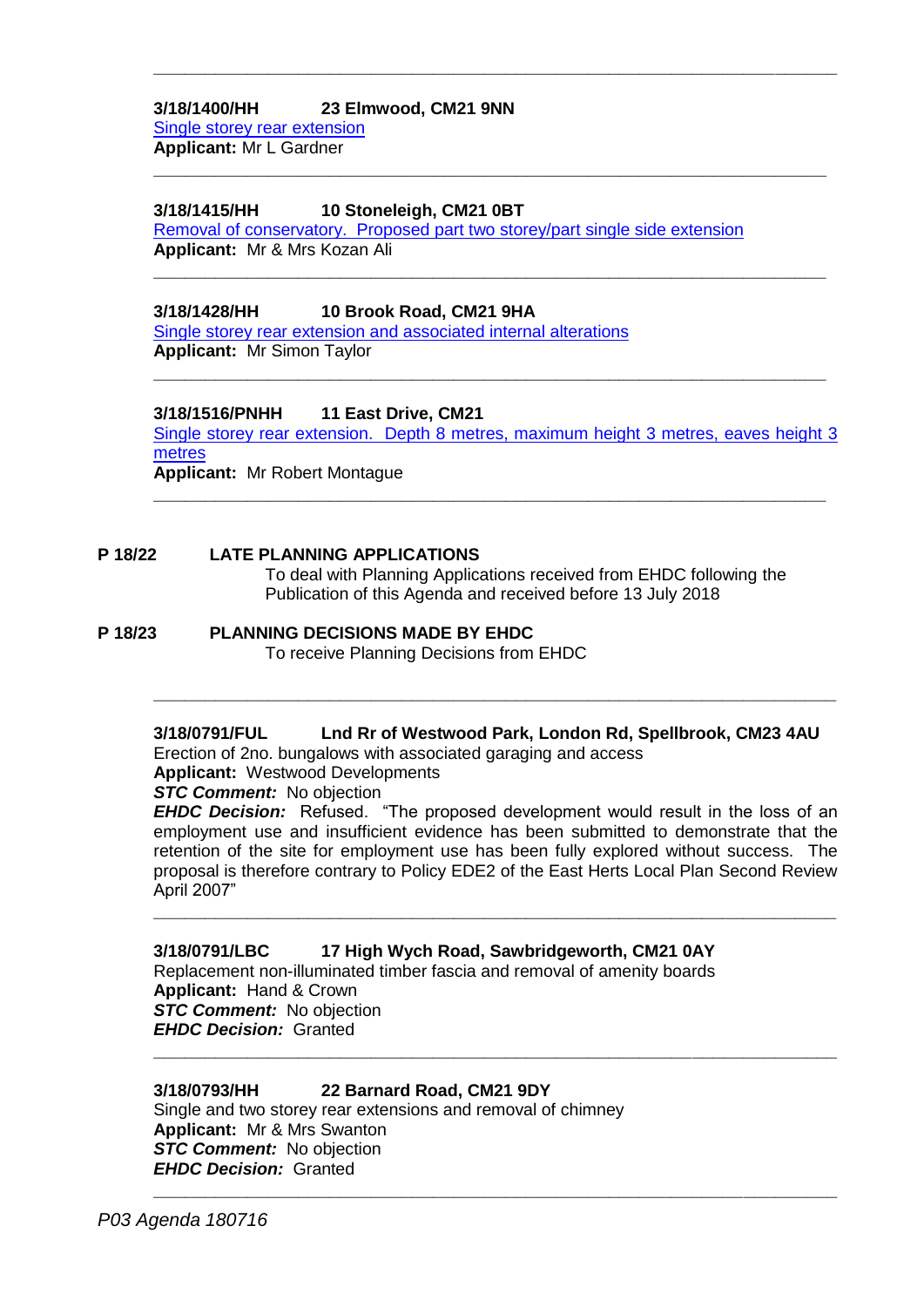#### **3/18/0822/HH 89 London Road, CM21 9JJ**

Single storey rear extension **Applicant:** Mr & Mrs Lancaster-Buck *STC Comment:* No objection *EHDC Decision:* Granted

#### **3/18/0823/LBC 89 London Road, CM21 9JJ**

Single storey rear extension **Applicant:** Mr & Mrs Lancaster-Buck *STC Comment:* No objection *EHDC Decision:* Granted

#### **3/18/0824/HH 89 London Road, CM21 9JJ**

Single storey rear extension with pitched roof **Applicant:** Mr & Mrs Lancaster-Buck **STC Comment:** No objection *EHDC Decision:* Granted

#### **3/18/0825/LBC 89 London Road, CM21 9JJ**

Ground floor rear extension with pitched roof **Applicant:** Mr & Mrs Lancaster-Buck *STC Comment:* No objection *EHDC Decision:* Granted

#### **3/18/0958/HH 38 Sayesbury Road, CM21 0EB**

Removal of existing rear extension. Erection of single storey rear and side extension, enlarged first floor side window opening and replace first floor front and rear windows **Applicant:** Mr & Mrs Barr *STC Comment:* No objection *EHDC Decision:* Granted **\_\_\_\_\_\_\_\_\_\_\_\_\_\_\_\_\_\_\_\_\_\_\_\_\_\_\_\_\_\_\_\_\_\_\_\_\_\_\_\_\_\_\_\_\_\_\_\_\_\_\_\_\_\_\_\_\_\_\_\_\_\_\_\_\_\_**

**\_\_\_\_\_\_\_\_\_\_\_\_\_\_\_\_\_\_\_\_\_\_\_\_\_\_\_\_\_\_\_\_\_\_\_\_\_\_\_\_\_\_\_\_\_\_\_\_\_\_\_\_\_\_\_\_\_\_\_\_\_\_\_\_\_\_**

**\_\_\_\_\_\_\_\_\_\_\_\_\_\_\_\_\_\_\_\_\_\_\_\_\_\_\_\_\_\_\_\_\_\_\_\_\_\_\_\_\_\_\_\_\_\_\_\_\_\_\_\_\_\_\_\_\_\_\_\_\_\_\_\_\_\_**

**\_\_\_\_\_\_\_\_\_\_\_\_\_\_\_\_\_\_\_\_\_\_\_\_\_\_\_\_\_\_\_\_\_\_\_\_\_\_\_\_\_\_\_\_\_\_\_\_\_\_\_\_\_\_\_\_\_\_\_\_\_\_\_\_\_\_**

**\_\_\_\_\_\_\_\_\_\_\_\_\_\_\_\_\_\_\_\_\_\_\_\_\_\_\_\_\_\_\_\_\_\_\_\_\_\_\_\_\_\_\_\_\_\_\_\_\_\_\_\_\_\_\_\_\_\_\_\_\_\_\_\_\_\_**

**\_\_\_\_\_\_\_\_\_\_\_\_\_\_\_\_\_\_\_\_\_\_\_\_\_\_\_\_\_\_\_\_\_\_\_\_\_\_\_\_\_\_\_\_\_\_\_\_\_\_\_\_\_\_\_\_\_\_\_\_\_\_\_\_\_\_**

#### **3/18/0990/HH 19 West Road, CM21 0BJ**

Single storey side and rear extension, alterations to roof at first floor and insertion of dormer windows to front and rear

**Applicant:** Mr Hibbert

*STC Comment:* Objection. The proposal would render the property out of keeping with the street scene.

*EHDC Decision:* Refused. Out of keeping with street scene. Contrary to policies ENV1, ENV5 & ENV6 **\_\_\_\_\_\_\_\_\_\_\_\_\_\_\_\_\_\_\_\_\_\_\_\_\_\_\_\_\_\_\_\_\_\_\_\_\_\_\_\_\_\_\_\_\_\_\_\_\_\_\_\_\_\_\_\_\_\_\_\_\_\_\_\_\_\_**

#### **3/18/1038/HH 7 Reedings Way, CM21 9DX**

Two storey rear, single storey front extensions and insertion of roof light to front elevation **Applicant:** Mrs Ayse Casey **STC Comment:** No objection *EHDC Decision:* Granted **\_\_\_\_\_\_\_\_\_\_\_\_\_\_\_\_\_\_\_\_\_\_\_\_\_\_\_\_\_\_\_\_\_\_\_\_\_\_\_\_\_\_\_\_\_\_\_\_\_\_\_\_\_\_\_\_\_\_\_\_\_\_\_\_\_\_**